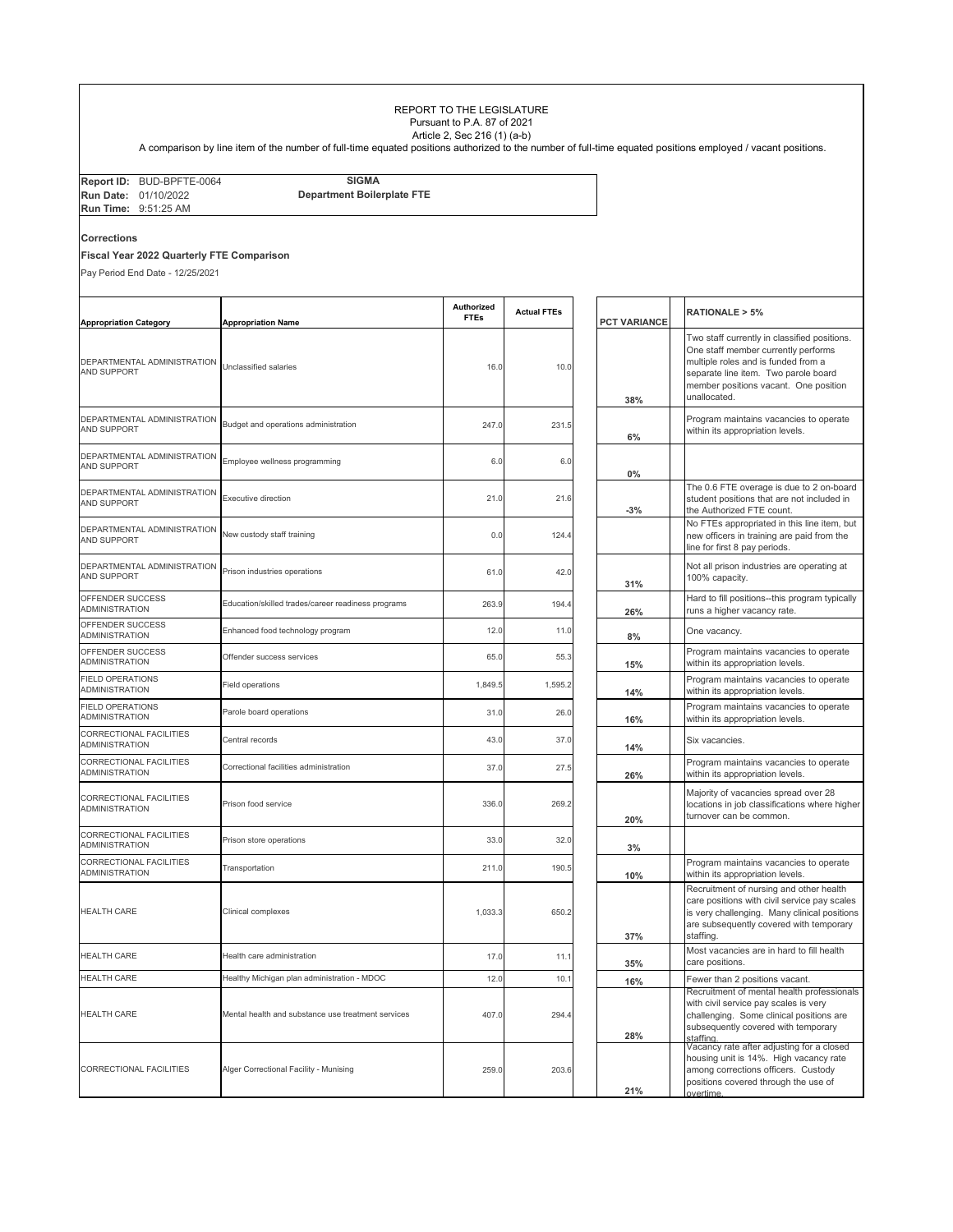| <b>Appropriation Category</b> | <b>Appropriation Name</b>                          | Authorized<br><b>FTEs</b> | <b>Actual FTEs</b> | <b>PCT VARIANCE</b> | <b>RATIONALE &gt; 5%</b>                                                                                                                                                                                     |
|-------------------------------|----------------------------------------------------|---------------------------|--------------------|---------------------|--------------------------------------------------------------------------------------------------------------------------------------------------------------------------------------------------------------|
| CORRECTIONAL FACILITIES       | Baraga Correctional Facility - Baraga              | 295.8                     | 221.5              | 25%                 | Vacancy rate after adjusting for a closed<br>housing unit is 19%. High vacancy rate<br>among corrections officers. Custody<br>positions covered through the use of                                           |
| CORRECTIONAL FACILITIES       | Bellamy Creek Correctional Facility - Ionia        | 392.2                     | 296.9              | 24%                 | overtime<br>Vacancy rate after adjusting for closed<br>housing units is 18%. High vacancy rate<br>among corrections officers. Custody<br>positions covered through the use of<br>overtime.                   |
| CORRECTIONAL FACILITIES       | Carson City Correctional Facility - Carson City    | 421.4                     | 331.5              | 21%                 | Vacancy rate after adjusting for closed<br>housing units is 10%. High vacancy rate<br>among corrections officers. Custody<br>positions covered through the use of<br>overtime                                |
| CORRECTIONAL FACILITIES       | Central Michigan Correctional Facility - St. Louis | 386.6                     | 326.8              | 15%                 | High vacancy rate among corrections<br>officers. Custody positions covered<br>through the use of overtime.                                                                                                   |
| CORRECTIONAL FACILITIES       | Charles E. Egeler Correctional Facility - Jackson  | 386.6                     | 304.6              | 21%                 | Vacancy rate after adjusting for a closed<br>housing unit is 18%.  High vacancy rate<br>among corrections officers. Custody<br>positions covered through the use of<br>ov <u>ertime</u>                      |
| CORRECTIONAL FACILITIES       | Chippewa Correctional Facility - Kincheloe         | 443.6                     | 342.6              | 23%                 | Vacancy rate after adjusting for closed<br>housing units is 14%. High vacancy rate<br>among corrections officers. Custody<br>positions covered through the use of<br>overtime                                |
| CORRECTIONAL FACILITIES       | Cooper Street Correctional Facility - Jackson      | 254.6                     | 201.8              | 21%                 | High vacancy rate among corrections<br>officers. Custody positions covered<br>through the use of overtime.                                                                                                   |
| CORRECTIONAL FACILITIES       | <b>Detroit Detention Center</b>                    | 69.1                      | 59.0               | 15%                 | High vacancy rate among corrections<br>officers. Custody positions covered<br>hrough the use of overtime.                                                                                                    |
| CORRECTIONAL FACILITIES       | Earnest C. Brooks Correctional Facility - Muskegon | 248.2                     | 210.8              | 15%                 | High vacancy rate among corrections<br>officers. Custody positions covered<br>hrough the use of overtime.                                                                                                    |
| CORRECTIONAL FACILITIES       | G. Robert Cotton Correctional Facility - Jackson   | 395.0                     | 290.8              | 26%                 | Vacancy rate after adjusting for closed<br>housing units is 23%. High vacancy rate<br>among corrections officers. Custody<br>positions covered through the use of<br>overtime                                |
| CORRECTIONAL FACILITIES       | Gus Harrison Correctional Facility - Adrian        | 443.6                     | 321.1              | 28%                 | Vacancy rate after adjusting for closed<br>housing units is 19%. High vacancy rate<br>among corrections officers. Custody<br>positions covered through the use of                                            |
| CORRECTIONAL FACILITIES       | Ionia Correctional Facility - Ionia                | 288.3                     | 235.9              | 18%                 | overtime<br>High vacancy rate among corrections<br>officers. Custody positions covered                                                                                                                       |
| CORRECTIONAL FACILITIES       | Kinross Correctional Facility - Kincheloe          | 258.6                     | 195.6              | 24%                 | hrough the use of overtime<br>Vacancy rate after adjusting for a closed<br>housing unit is 16%. High vacancy rate<br>among corrections officers. Custody<br>positions covered through the use of<br>overtime |
| CORRECTIONAL FACILITIES       | Lakeland Correctional Facility - Coldwater         | 275.4                     | 226.0              | 18%                 | High vacancy rate among corrections<br>officers. Custody positions covered<br>through the use of overtime                                                                                                    |
| CORRECTIONAL FACILITIES       | Macomb Correctional Facility - New Haven           | 313.3                     | 261.7              | 16%                 | High vacancy rate among corrections<br>officers. Custody positions covered<br>through the use of overtime.                                                                                                   |
| CORRECTIONAL FACILITIES       | Marquette Branch Prison - Marquette                | 319.7                     | 216.1              | 32%                 | Vacancy rate after adjusting for closed<br>housing units is 20%. High vacancy rate<br>among corrections officers. Custody<br>positions covered through the use of<br>overtime.                               |
| CORRECTIONAL FACILITIES       | Michigan Reformatory - Ionia                       | 319.8                     | 236.9              | 26%                 | Vacancy rate after adjusting for closed<br>housing units is 19%. High vacancy rate<br>among corrections officers. Custody<br>positions covered through the use of<br>overtime.                               |
| CORRECTIONAL FACILITIES       | Muskegon Correctional Facility - Muskegon          | 208.0                     | 192.0              | 8%                  | Vacancy rate after adjusting for a closed<br>housing unit is 3%. High vacancy rate<br>among corrections officers. Custody<br>positions covered through the use of<br>overtime.                               |
| CORRECTIONAL FACILITIES       | Newberry Correctional Facility - Newberry          | 199.1                     | 153.5              | 23%                 | Vacancy rate after adjusting for closed<br>housing units is 9%. High vacancy rate<br>among corrections officers. Custody<br>positions covered through the use of<br>overtime                                 |
| CORRECTIONAL FACILITIES       | Oaks Correctional Facility - Eastlake              | 289.4                     | 254.1              | 12%                 | High vacancy rate among corrections<br>officers. Custody positions covered<br>through the use of overtime.                                                                                                   |
| CORRECTIONAL FACILITIES       | Parnall Correctional Facility - Jackson            | 266.1                     | 208.8              | 22%                 | High vacancy rate among corrections<br>officers. Custody positions covered<br>through the use of overtime.                                                                                                   |
| CORRECTIONAL FACILITIES       | Richard A. Handlon Correctional Facility - Ionia   | 255.7                     | 203.4              | 20%                 | High vacancy rate among corrections<br>officers. Custody positions covered<br>through the use of overtime.                                                                                                   |
| CORRECTIONAL FACILITIES       | Saginaw Correctional Facility - Freeland           | 276.9                     | 260.5              | 6%                  | High vacancy rate among corrections<br>officers. Custody positions covered<br>through the use of overtime.                                                                                                   |
|                               |                                                    |                           |                    |                     |                                                                                                                                                                                                              |